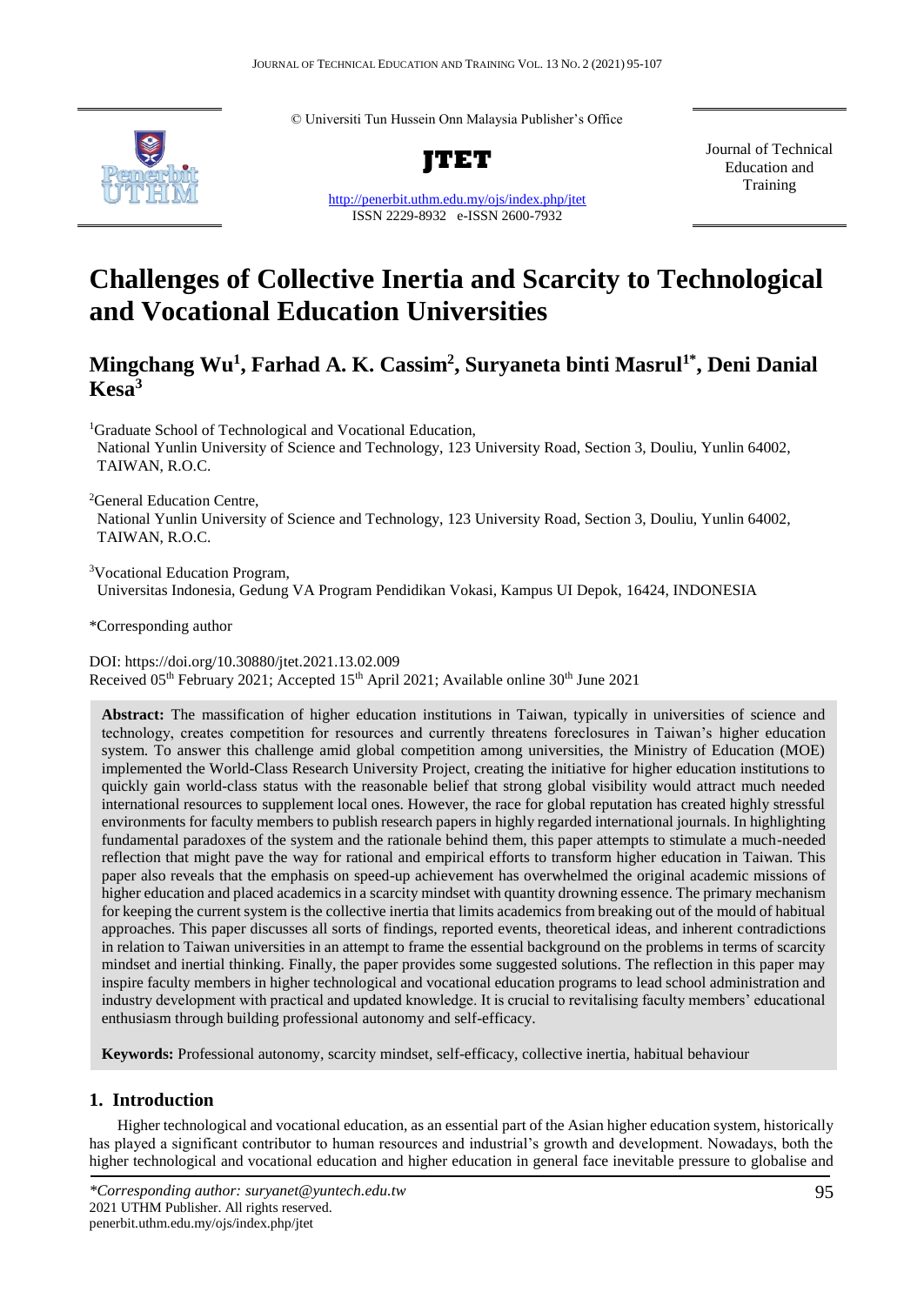internationalise their educational contents and academic performance due to the increasing competition of global economic and higher education world ranking. This international competition stimulated Asian countries to initiate some incentive policies and projects, such as 'Project 211' and 'Project 985' in China (Jiang et al., 2020), 'Brain Korea 21 Project' in South Korea (Shin, 2009), 'Global 30 Program' in Japan (Aleles, 2015) in Japan, 'World Class Higher Education Project' in Malaysia (Sirat, 2013) and the newest project in Taiwan namely 'Higher Education Sprout Project' (MOE, 2017).

Globalisation has empirically created paradoxical consequences that either place Asian higher educations in the global market competition or lead higher education to westernisation (Shreeve, 2020). Furthermore, higher education globalisation policies have also created some phenomena such as the 'Publishing globally or perishing locally' syndrome (Colpaert, 2012), the SSCI syndrome among faculty members (Chou, 2014), and the overemphasis on quantitative achievements as an indicator of world-class higher education (Lo & Hou, 2020). The core values and original missions of higher education seemed to be ignored.

In Taiwan, educational reformation starting in the mid-1990s led to higher education massification, which gave rise to the emergence of a great number of higher education institutions. In 2010, this country, having only 36,193 km² with 23 million people, expanded its higher education to 163 institutions, including 15 junior colleges, 77 universities of science and technology and 71 universities (MOE, 2011). The rapid expansion in the number of higher education institutions subsequently created a competition for resources, notably students, but the extreme shortage of local resources, which finally threatened foreclosures and a deep crisis in its higher education system, then forced the ministry into quickly implementing the World-Class Research University Project (Mok, 2014). This initiative pushed higher education institutions to quickly gain world-class status, with the reasonable belief that strong global visibility would attract much needed international resources to supplement local ones. Consequently, the competition for resources has become fiercer in terms of top students and faculties, government funding and industry projects. Furthermore, the global ranking and international accreditation system that emphasises producing more research and published articles have led to enormous pressures (Chou & Chan, 2017). The balancing of academics' duties on teaching, research and service has been jeopardised.

The race for global reputation simultaneously has created heavily stressful environments for faculty members to pursue this numerical achievement of publications in highly regarded international journals, primarily determining their tenure and promotion. It has alienated value from reality by imperceptibly diverting their attention away from essence and turning them into paper producing machines. However, the reality has a way of catching up with the numbers, so that eventually, the contradiction between the two is so big that they are forced to recognise they are in a system that now staggers and falters on various points. The focus of Taiwan academics in the number of research articles has graven repercussions to research efforts, students and communities (Yang, 2017). Typically, the researches in higher technological and vocational education institutions that were supposed to address practical problems in industries and communities specifically, subsequently, incarnated as production wheel of numbers: number of books, number of conferences, but most importantly, number of publications and number of citations predominate (Harwood, 2010).

Along with research pressure, the pursuit of quantity in publications also threatens academics' psychological health and responsibility to their students. Higher technological and vocational education established for career-based technical education and skill development aims to transform students into active, ambitious, creative and talented professionals. However, academics intentionally or unintentionally abandon students' best interests, inevitably creating widespread feelings of insecurity and unpreparedness among students (Chang & Yeh, 2012; Huang et al., 2015). The communities also pay a considerable price as academics focus on getting the job done quickly and out of the way. They spend less time with communities and subject them to inadequate programs, not to mention overarching theories and models that ignore difference, prevent creativity and create only narrow ways of viewing the world (Teichler, 2013).

It is time to take a full systematic account of the fundamental paradoxes of the higher education system. Although this article only discusses Taiwan's higher education, it can be a reflection of Asian higher education in general, particularly in the context of technological and vocational education, where a significant number of institutes are intensely pursuing international reputation. Our paper attempts to present a portrait of faculty development to recover the essence of research, teaching and service. Essentially, the researchers hope that the paper stimulates reflection and empirical and rational efforts aimed at deconstructing and salvaging higher education to enable academics to pursue truth, profess the truth, and put it to use in communities with the hope of protecting and preserving life.

### **2. Research Methods**

This research adopts a literature analysis approach to scrutinise the chase for international status amid limited resources and then the consequent to the academics' psychological problems. The discussion draws on all sorts of findings, reported events, theoretical ideas and inherent contradictions to frame the paper's main ideas. This article begins with Taiwan's higher education background leading to academics' psychological problems and then discusses academics' solutions to break it down.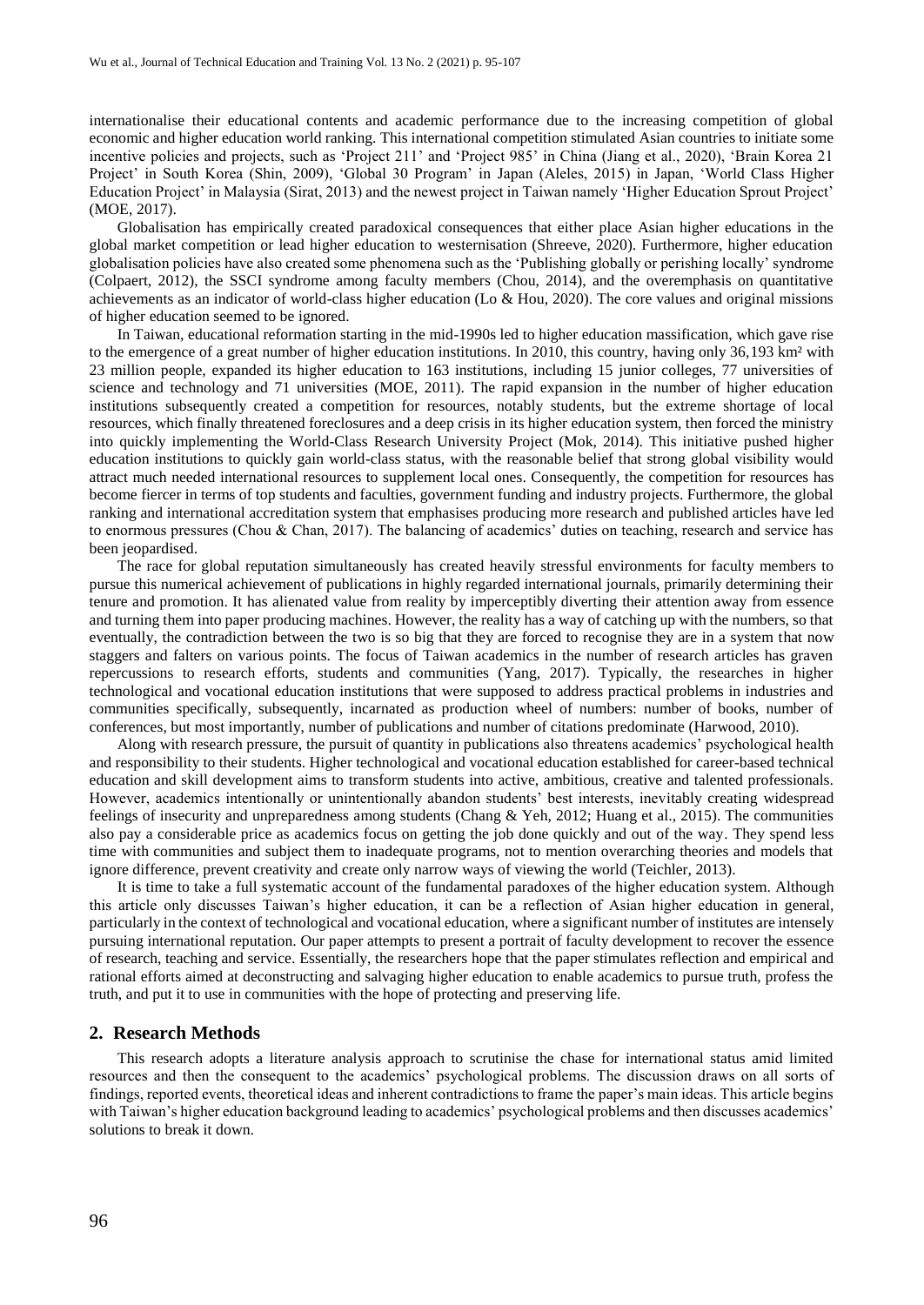| N <sub>0</sub> | <b>Author</b>           | <b>Title</b>                                                                                                                                                     |
|----------------|-------------------------|------------------------------------------------------------------------------------------------------------------------------------------------------------------|
| 1.             | Chou and Chan<br>(2016) | Trends in publication in the race for World-Class University: The case of<br>Taiwan                                                                              |
| 2.             | Chan and Yang<br>(2018) | Governance styles in Taiwanese universities: Features and effects                                                                                                |
| 3.             | Chang and Lin<br>(2018) | Applying CIPO indicators to examine internationalization in higher education<br>institutions in Taiwan                                                           |
| 4.             | Jacob et al., (2018)    | Changes in Chinese higher education: Financial trends in China, Hong Kong<br>and Taiwan                                                                          |
| 5.             | Hou et al., (2018)      | The implementation of self-accreditation policy in Taiwan higher education and<br>its challenges to university internal quality assurance capacity building      |
| 6.             | Tang (2019a)            | To be a first-class department in a first-class university: Perceived effects of a<br>world-class initiative in two departments in a Taiwanese university        |
| 7.             | Tang (2019b)            | Creating a picture of the world class university in Taiwan: a Foucauldian<br>analysis                                                                            |
| 8.             | Chan and Chou<br>(2020) | Who influences higher education decision-making in Taiwan? An analysis of<br>internal stakeholders                                                               |
| 9.             | Chan et al., (2020)     | Knowledge production and internationalisation of research in Taiwan: a new<br>watershed?                                                                         |
| 10.            | Hou et al., (2020)      | What is driving Taiwan government for policy change in higher education after<br>the year of 2016-in search of egalitarianism or pursuit of academic excellence? |
| 11.            | Hsieh (2020)            | Internationalization of higher education in the crucible: Linking national<br>identity and policy in the age of globalization                                    |
| 12.            | Hsu (2019)              | The evolution of quality assurance in higher education in Taiwan: The changes<br>and the effects at different levels                                             |
| 13.            | Lin and Yang<br>(2021)  | Centralising, decentralising, and recentralising: A case study of the university-<br>government relationship in Taiwan.                                          |
| 14.            | Lo et al., (2020)       | A farewell to internationalisation? Striking a balance between global ambition<br>and local needs in higher education in Taiwan                                  |
| 15.            | Shin et al., (2020)     | Institutionalization of competition-based funding under neoliberalism in East<br>Asia                                                                            |

**Table 1 - A List of the article on the topic of Taiwan Higher Education Policies**

The authors initially reviewed the related articles to understand Taiwan's higher education policy of World-Class Research University Project to show how this policy created highly stressful environments for faculty members. The articles on educational research were searched on the Web of Science under the topic keyword "Taiwan higher education policy", which have the following categories: written in English, peer-reviewed articles, and published between 2016 and 2021. The year after 2016 was selected because this was the beginning of the egalitarianism policy's implementation, replacing the excellence and quality assurance policy. The primary identification of literature search has identified 43 articles. However, 28 articles have been excluded as the targeting article because the participants were not faculty members. The fifteen selected articles, as shown in Table 1, along with the data from the Taiwan ministry of education and related news articles, were further analysed using natural flexibility approaches. Finally, the authors' reflection and in-depth discussion on this topic generate meaningful solutions for these circumstances.

## **3. The Related Policies as a Background that Leading to Academics' Psychological Problems**

Hou and Colleagues (2020), in their article, noted about Taiwan higher education's five developmental stages and contexts: the colonial period in Japanese rule, the state control and educational reform from 1950 to 1985, expansion and regulation era from 1986 to 2005, the excellence and quality assurance from 2005-2016 and the most recently the egalitarianism in 2016 until the present. The expansion era and the excellence and quality assurance policies will be presented as a background that leads to academics' psychological problems.

## **3.1 The Rapid Development and Consequences of Higher Education in Taiwan**

Specifically, starting from the mid-1990s, Taiwan's higher education system experienced a ground-breaking development. The Ministry of Education (MOE) initiated policies that revised the higher education law and established the Executive Yuan Education Reform Commission (Chan & Yang, 2018). Fundamentally, the MOE aimed to move higher education institutes away from the centralised control to deregulate, decentralise, democratise and internationalise (Lin & Yang, 2021). The MOE purported to liberalise the higher education market and bring the principles of free trade and competition. Free market policies inevitably led to rapid expansion and activity, noticeably establishing more higher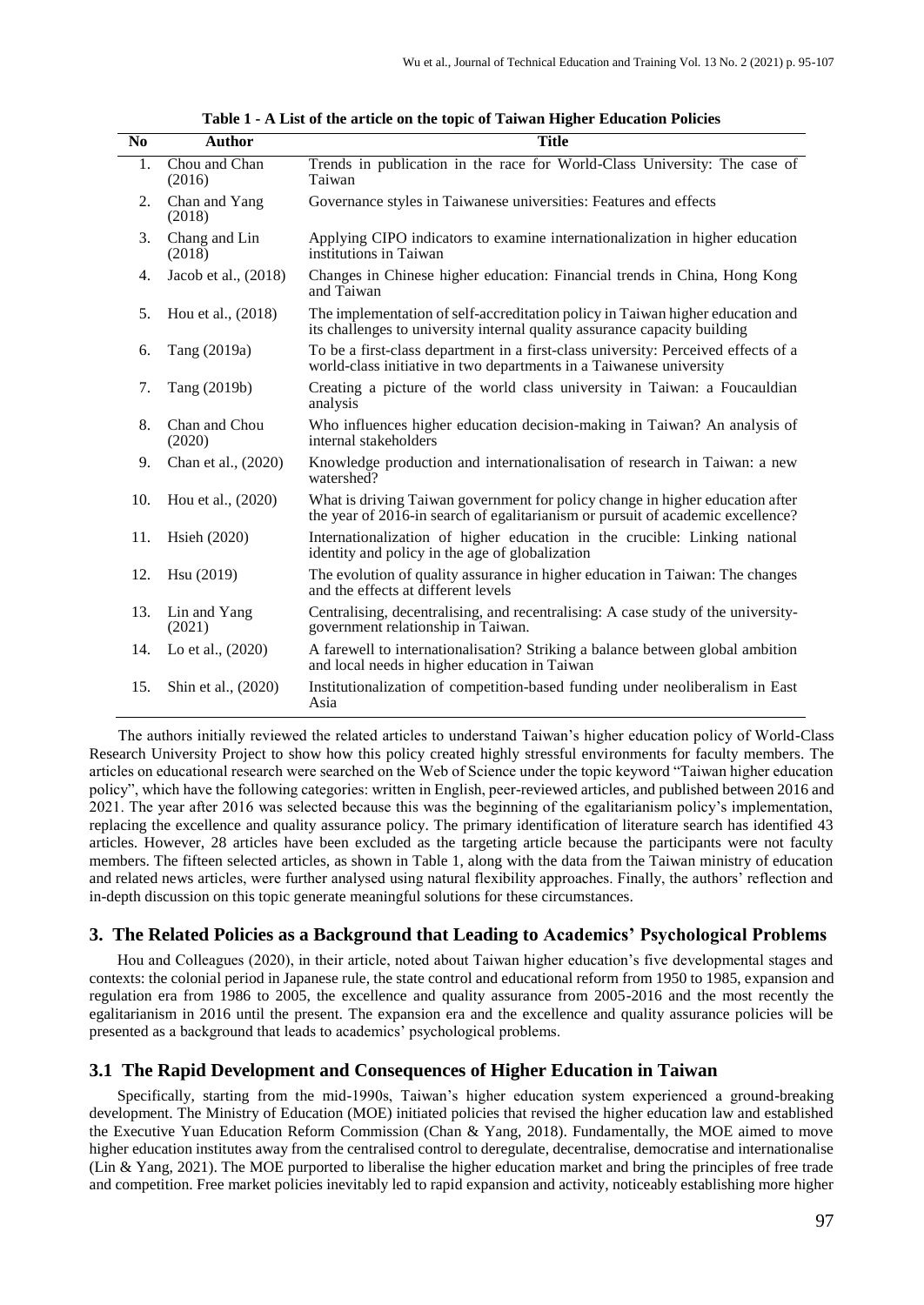education institutions from the number 130 in 1994 to 1634 in 2007 (MOE, 2019) that exceed the supply over the demand. The rapid development meant that higher education had to engage in an untamed competition for limited resources, including students, government funding, industry projects and renowned faculty.

One statistic that reflected limited resources for higher education in Taiwan is the low birth rate. The declining birth rate from over 2 in 1984 to recently become 1, creating population figures hardly enough to replenish many higher educations with sufficient students for years to come (Hsueh, 2018). Taiwanese higher education geared up against each other to reach student quotas and secure their development in other ways. Consequently, some policies that lead to higher education mergers or closures cannot be avoided (Chan & Chou, 2020).

While the birth rate has been disparaging today, another disconcerting fact for higher education has been the exodus of businesses and talents to countries abroad, primarily China. In between 2010 and 2013, Taiwanese' foreign direct investment (FDI) -as one indicator of economic growth- to China became the highest leading supplier that surpassed Singapore, Japan and even the United States (Chen, 2014). Moreover, statistics on talent flow show a preference for overseas countries, not surprisingly, mainly also to China. According to the Taiwan Directorate General of Budget, Accounting and Statistics (Denyer, 2018), among Taiwan's 11 million workforces, 720,000 work overseas that more than half of them in China. The attractive salary overseas is become the main reason for this brain drain.

Such a sizeable outward flow of businesses and talent has reduced economic activity and created a low investment environment. It has punctured a big hole in the market's dynamism for higher education to gain private industry and professionals' support at home.

#### **3. 2 The World-Class Research University Project**

To offset some of the effects of environmental challenges, the MOE initiated necessary actions as early as 2003 by starting the promotion project of the world-class higher research university and then in 2005, the 'Higher Education for Excellence' plan was initiated. This project funding was allocated for the twelve higher education institutions up to NT\$5 billion over five years (Shin et al., 2020). Consequently, the top higher education institutions in Taiwan have been chasing after research grants and high research output in top international journals, playing the number game.

The emphasis on quantity future achievements regarding research grants and papers have changed the role of academics. Far from being the embodiment of truth and service, it turned academics into a salesperson desperately chasing figures as they searched for journals to accept their articles. These 'entrepreneurial professors' who have drawn admirers and investors boded well for the university management as they are concerned with elevating the university's status (Jacob, 2018). However, it did not favour those who are led, who see altruism, ethical behaviour, low conceit and other characteristics as necessary for the professor to possess. The world-class higher education research project aimed to elevate higher education's status to attract more students, notable faculty and presumably cooperation with more industries (Chang and Lin, 2018). Naturally, in the quest for quantity over quality, status over character, those being led by academics-students, the community and everyone else were sacrificed. In truth, the academics themselves were also sacrificed.

This intense competition for resources may lead to academic beginning their earlier transition to become 'entrepreneur' (Mohamad et al., 2021). Moreover, the MOE's plan to elevate higher education's international status on global ranking systems, attach performance evaluation and funding to these criteria took in whole organisations. It restructured management and thrust every academic into the role, paper-pushing entrepreneur. Notwithstanding the above, the project seemed to have borne some necessary achievements for the MOE. By 2009, according to QS World University Rankings, Taiwan's premier higher education, National Taiwan University, achieved ranking among the top one hundred higher education institutions in the world (QS world university rankings, 2009). In 2021, Taiwan higher education successively brings in 12 institutions, including two higher technological and vocational education institutions (National Taiwan University of Science and Technology and National Taipei University of Technology) in the world's top 500 higher education institutions (QS world university rankings, 2021).

These developments appear noteworthy, but, as mentioned earlier, they came at a huge cost. In trying to deal with environmental constraints, the MOE's pursuit of world-class higher education caused it to play itself into the hands of global ranking systems and accreditation associations, which today fashion Taiwan higher education under the stranglehold of the numbers system. The damage that has been done to higher education culture is shocking. The academics realised these crises and raised some criticisms to the 10-year implementation of national excellence initiatives and quality policies, such as overemphasising facilities for world-class institutions, inequality among higher education institutions and tighter government control (Hou, 2012; Mok et al., 2013). The higher education administrators and faculty members complained about their heavy workload and stressed by the tally accreditation (Hou et al., 2018). In 2016, the Taiwan government tried to answer these problems by launching the Higher Education Sprout Project (HESP) project (MOE, 2017). This project aims to reorient and recalibrate the higher education policy. The former project built the elitism while the new project more to egalitarianism. Studies (Hou et al., 2020; Tang, 2019a) argued that the most recent Taiwan government's policy led to significant findings: The higher education leaders continued to use national accreditation rather than to take the option of a self-accreditation and; Taiwan higher education showed the declining of global competitiveness.

98 The problems remain when one considers the effects of the evaluation index that primarily involves tallying the number of publications in select international research databases. Academic have imperceptibly diverted their attention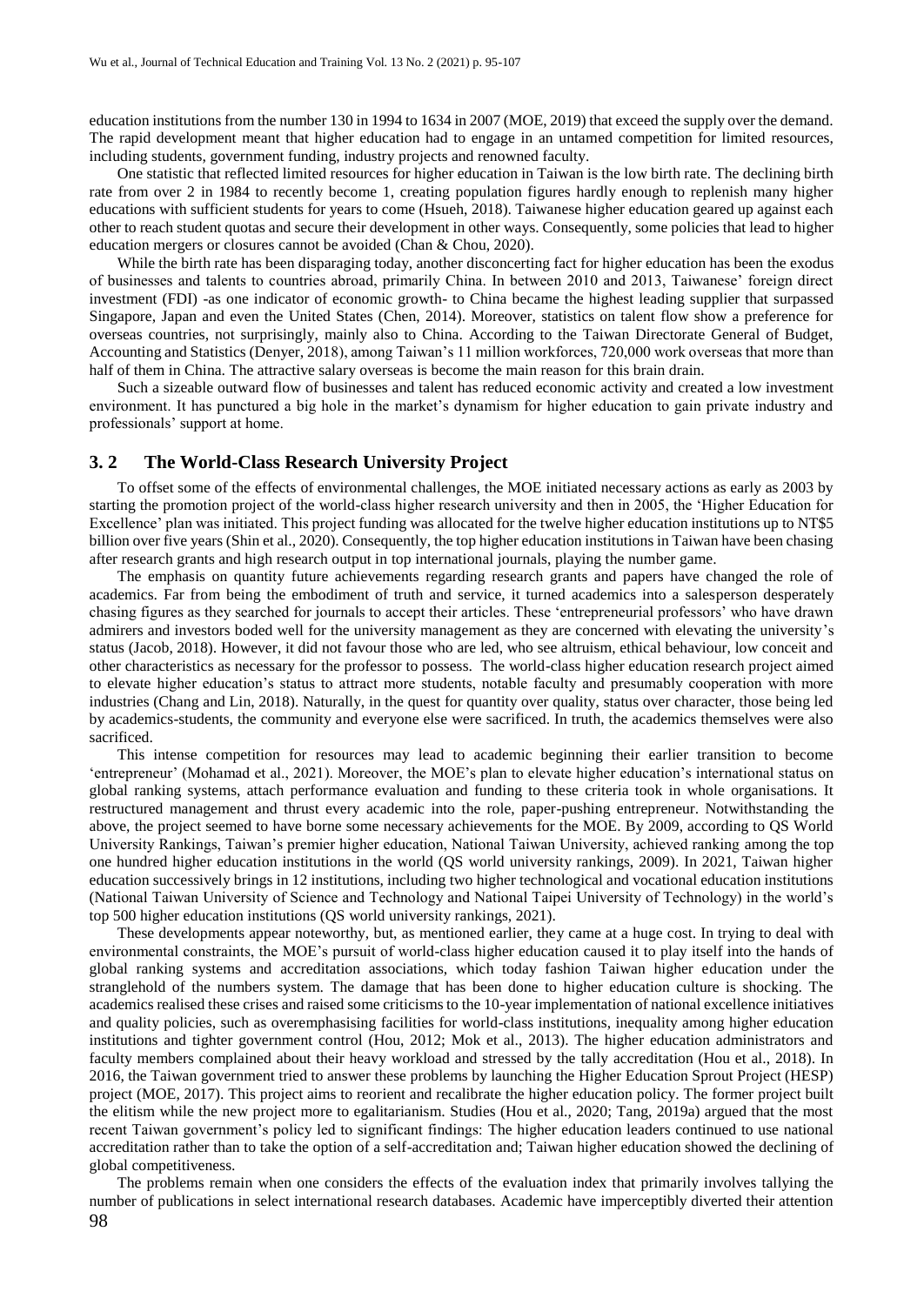to paper production rather than focusing on realistic contributions to their field and society's development. Under the pressure of meeting numbers, academics seek the fastest way of getting their papers published as they fulfill the role of paper-pushing salesman, sacrificing both truth and innovation (Hsieh, 2020). In the process, some serious misdemeanours are inadvertently committed in the intellectual community, such as mass production, fraud and plagiarism (Chou & Chan, 2016). These misdemeanours are symptomatic of the blind and mechanical pursuit for rapid achievement by individual faculty members and a whole higher education trapped in a vortex of competition, pressure, deficiency and insecurity by the collective inertial thinking prevailing in the higher education world (Brennan & Naidoo, 2008; Chan et al., 2020; Corbo et al., 2016).

Figure 1 is a simple representation of the primary thoughts made in this paper. The fixation on a number of publications (i.e., a scarcity mindset) leads to increasing deficiencies, yet the fundamental mechanism for keeping the system intact is inertial thinking and the campus culture (representing by the circular enclosure in the diagram).



**Fig. 1 - The entrapment of faculty in a scarcity mindset by inertial policies and culture**

## **4. Academics' Psychological Problems**

The unintended repercussions of a series of MOE's policies and plans aforementioned led Taiwan's higher education into unequal resource allocation. As noted by Hsu (2019) Taiwan now prevails the less friendly environment for learning and instruction due to the market-driven educational policies, and the environment as well as a significant gap between research and industry because of the paper-driven academic reward system. That contradictions are lurking behind the shining numbers the public sees from higher education and global ranking systems are also given forceful argument by findings and experiences reported by others that summarise the next session. We argue the scarcity mindset characterising faculty involvement in their research and the mechanism of inertial thinking maintaining the status quo.

#### **4.1 Higher Education Culture with Scarcity Mindsets**

The number of publications in prominent international journals has determined the allocation of research grants, higher education rankings, tenure and promotion and government funding (Kao & Pao, 2009). Academics have come under tremendous pressure and have developed the SSCI syndrome. The failure to reach performance levels or submit oneself for evaluation has effectively led to faculty members' dismissal in various higher education (Tang, 2019b).

Notwithstanding the academic pressures, the square focus on the number of research publications has drowned other missions. For example, according to 2019 Asia Pacific's Most Innovative Universities' top 75 of the Reuters ranking system, there were no single Taiwanese higher education institutions on the list. Reuter identified and ranked the higher education based on "the most to advance science, invent new technologies and power new markets and industries" by at least 50 patents of the number registered in the World Intellectual Property Organization from 2011 to 2016 and also the number of research paper citations (Ewalt, 2019). This circumstance forces Taiwan's academics to acknowledge that their research results have not yet achieved social and economic impact.

Lending support to the ironies as mentioned earlier, a telephone-based survey of Taiwanese perception of higher education in Taiwan carried out by Professor Huang Kun-Huei Education Foundation found that over 70% of Taiwanese believe that the quality of high education in Taiwan is worsening and failing to produce graduates with industry-related skills (Hsu & Kao, 2018). Like the public, employers also face dilemmas. In 2008, a record 95% of high school graduates were registering for higher education, a trend that has continued ever since (Hsueh, 2018). Far from being a reflection of a knowledgeable population, the high enrolment is only evidence of the failure of Taiwan's high education in being selective. Now, the market is filled with degree holders, and it is the preponderance of master and doctoral degree holders that is especially worrisome because it has been a painful task determining the most competent applicants for professional jobs and executive positions.

The overall decline in society should also worry about academics precisely because we live in a knowledge-based economy where those with knowledge fundamentally shape what is happening in society. Many from the young generation today face the prospect of a future with low salaries, high cost of housing and poor standards of living (Hsueh,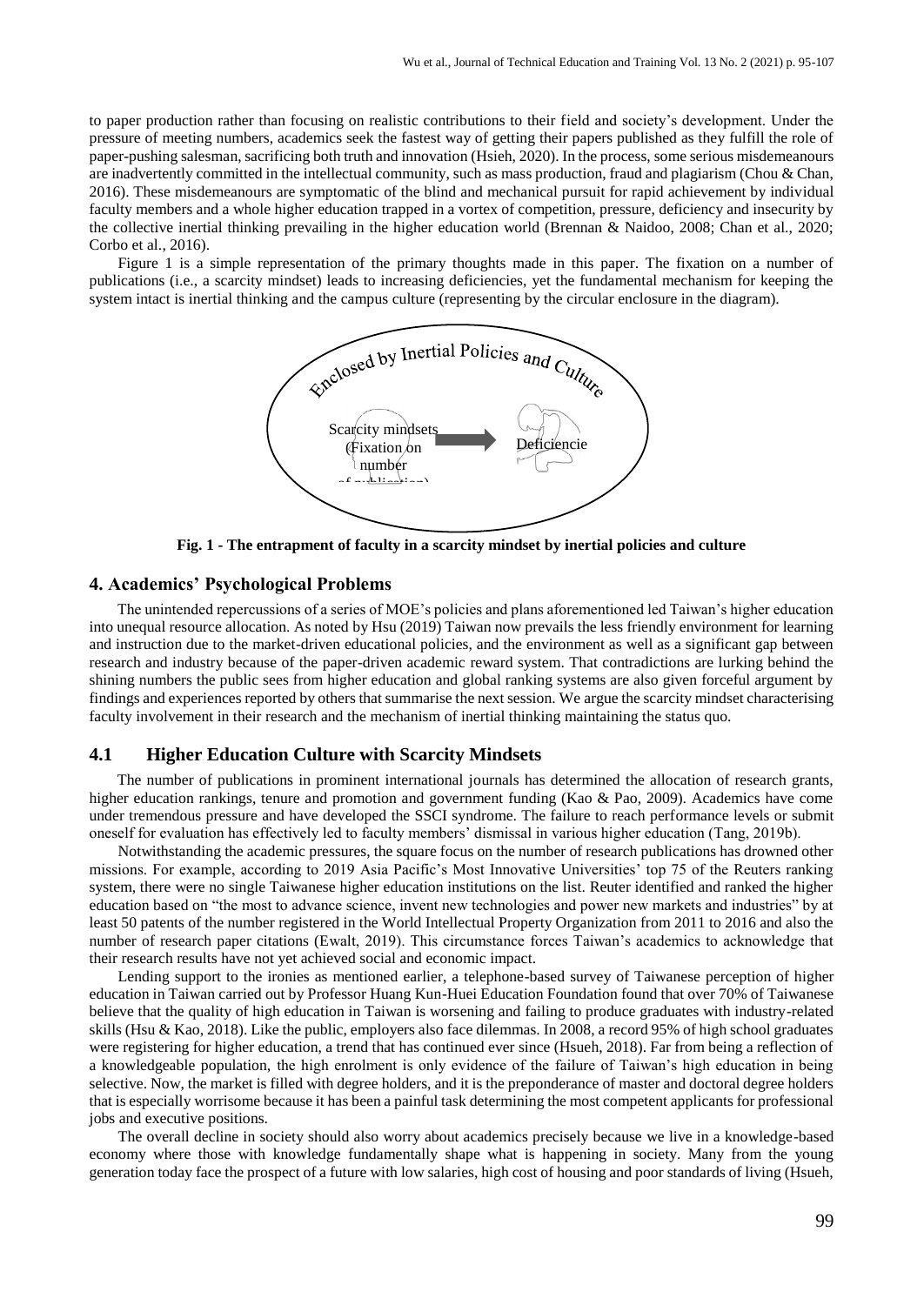2018). Even as academics' boast about their high number of the published article in recognised international journals, they have to shamefully acknowledge that their research has not been that great force for good for the typical person.

As appealing as the description of SSCI syndrome, the notion of scarcity mindset that more comprehensibly accounts for academics' malady. Proposed by Ibrahim et al., (2021) and Mullainathan & Shafir (2014), scarcity mindset attempts to answer why people get locked into illogical thinking patterns. Relying on years of findings from psychology and economics and new empirical research, the authors argue that when we do not have something, we become so focused on getting the scarce item that it puts us in a tunnel and crowds out everything else that is important. Empirically, as faculty focus on achievements in the form of quantity of publications to not appear or feel deficient in the system they are working in, they fail to make the necessary investments in terms of their values and become less aware of and concerned about their surroundings. In the end, even as they make achievements in their number of publications, their fixation on this focus only leads to more deficiencies. In other words, scarcity leads to more scarcity and locks a person in a scarcity mindset.

## **4.2 The Inertial Thinking on Higher Education Campus**

Despite the tremendous ironies associated with academics' lives, they continue to remain either unwilling or incapable of fundamentally freeing themselves from the system that binds them. However, the primary variable for keeping this whole system that quantity inevitably takes precedence intact is inertial thinking. Academics refuse movement into a fundamental mindset and would instead adhere to conventional ideologies and approaches to solve problems. Therefore, inertial thinking is a variable we ought to be most concerned about because it is the variable that keeps both scholars and science entrapped. This incapability or unwillingness to change is referred to as inertia and is the inertial thinking product in higher education.

### **4.2.1 Essence of Inertial Thinking - Definitions and Functions**

Inertial thinking reminds one to maintain existing concepts, recognitions and understanding of phenomena and resist meaningful changes (Zantvoort, 2015). People preferentially take their experiences or knowledge as their primary metric to value and deal with problems, even though there are better alternative approaches to solve them (Gershman et al., 2016; Godkin & Allcorn, 2008). Typically, there is a preference to streamline various conditions, propositions and factors into a single "normal" model, routinely applied to encountered events regardless of difference or uniformity.

## **4.2.2 Behaviours Associated with Inertial Thinking**

Individuals undertaking inertial thinking as their primary frame of reference habitually recognise and deal with emerging events following standard processes under the assumptions of a controllable situation (Bratianu, 2015). Inertial thinking, therefore, leads to a loss of curiosity and poor decision-making (Kingma, 2014). Inertial thinking could be developed through a long journey of life experiences and profound knowledge in specific fields, leading people to rationalise the contexts of problems confidently.

Another phenomenon of inertial thinking frequently occurs due to collective consciousness. Individuals imperceptibly follow the existing community's norms or social ethics; they tend not to exhibit independent thinking and different opinions from others avoiding challenges in the public sphere (Zantvoort, 2015). Inertial thinking may assist individuals in dealing with daily businesses with greater efficiency, but, unfortunately, the lack of proactive attitudes and innovative approaches impedes pioneering efforts (Liao et al., 2008). The refusal of alternative perspectives instigates a narrow mind, intolerance and committing slights and finally dominates individuals' inner-thinking and habitual behaviour and the organisation's culture.

### **4.2.3 Inertial Thinking in Academia**

Higher education institutions are assumed to be a society of academic elites working for knowledge advancement and distribution (Ostrove & Cole, 2003; Wu et al., 2013). This pedigree assumes that academia on campus is well-trained in specific professional fields through academic activities such as research, that through participation in these activities, faculty members will develop the necessary confidence and a set of habitual thinking models (Wu et al., 2013). However, through academic research and scientific exploration with persuasively standard processes, professional training shapes their thinking styles and develops in their concepts standardised manipulating approaches, eventually narrowing their vision and value (Munene & Senese, 2014). This specific and even fixed thinking style, indeed inertial thinking, gradually dominates individuals' mindsets and causes elite academic communities to perceive and fixedly respond to encountered businesses. The scientific thinking procedure provides effective and effortless strategies for academics to succeed in their careers. Inertial thinking facilitates the pursuance of remarkable performance quickly and enables these academics to easily achieve the expectation of higher education evaluation and academic reputation. However, it also leads academics to be uncreative, unintelligent and even numb to problems (Bratianu, 2015). This fact reflects that meritocracy on campus, more than the reality of academic activities, prevails and overwhelmingly influences faculty members' mindsets (Wu et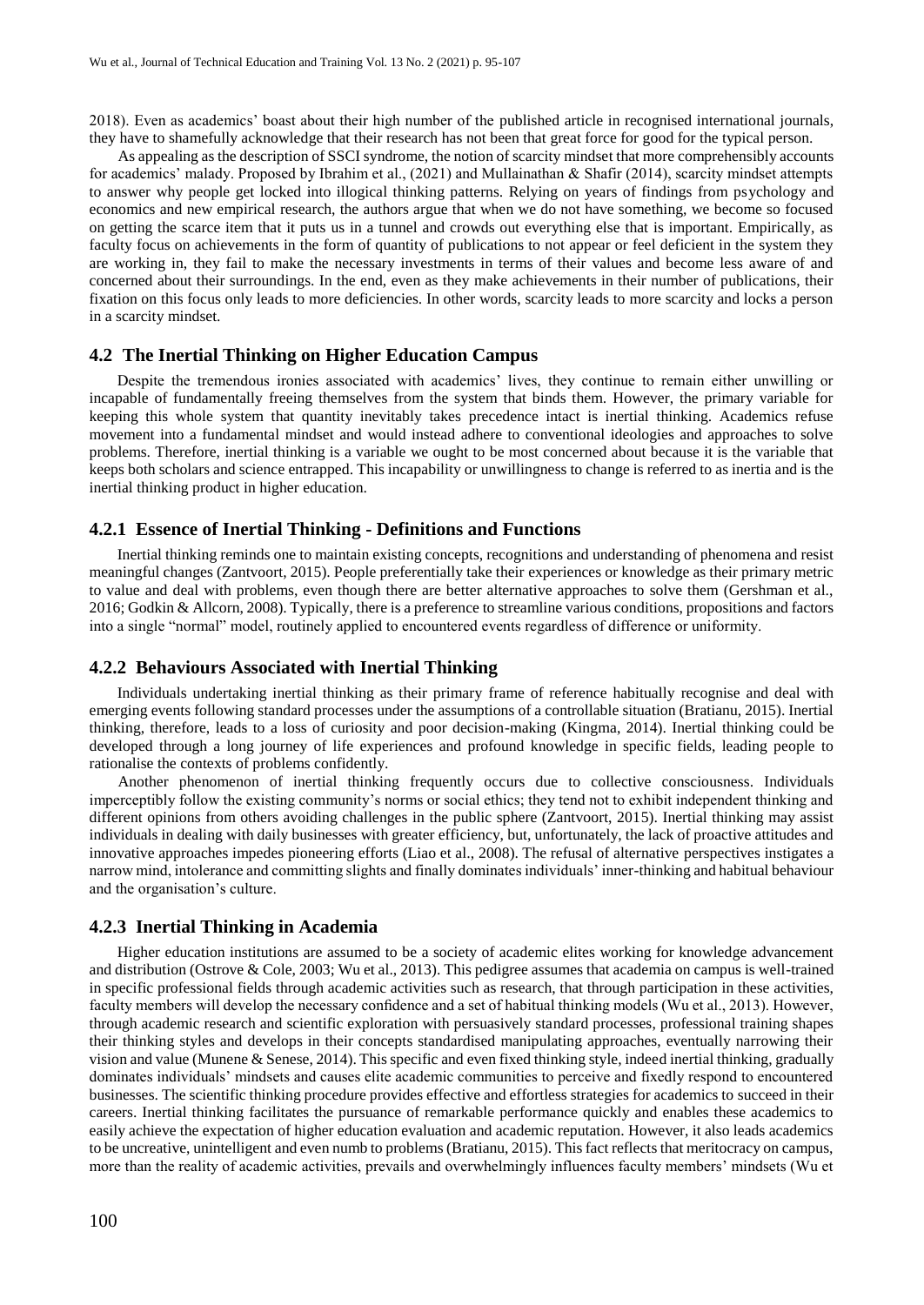al., 2013). Higher education institutions consequently lose their lofty missions and realistic functions to solve problems in society or the academic community (Genus & Jha, 2012; Godkin & Allcorn, 2008).

## **5. Approaches to Overcoming Collective Inertial and Scarcity Mindert in Higher Education**

As much as existing norms and approaches create inertial thinking, they also impart stability and certainty to organisations. They pool together diverse members and grant them a joint mission, shared objectives and create concrete and understandable protocols for achieving high results. A sudden knocking down of these norms and approaches can create chaos that can have long-lasting adverse effects. However, inertial thinking that created unmet needs can be utilised to achieve changes in filling the space between the old values and new institutional practice rather than in enmity function.

Introducing the new will involve, in part, the gradual creation of an intellectual elite who will carry out research with the decency it demands. In other words, creating an academic body will be research-minded in the fullest sense rather than numbers-centred. Such a creed will be better positioned to do justice because, as academics, the mission is to seek truth, profess it and use it for progress. The development of this body will demand, in part, an understanding of the psychological variables needed for character building considering the plethora of motivation framework. In the following sections, we consider two variables: self-determination and self-efficacy, as fundamental theories.

#### **5.1 Self-determination Theory**

The theory of self-determination, first proposed by Ryan and Deci (2000), recognises that people possess the threelevel of motivation from their heteronomy (condition of individuals governed or controlled by others) to their selfdetermination (condition of individuals who control their choice and live). Figure 2 illustrates the three-level of motivations: amotivation, extrinsic motivation and intrinsic motivation. People with the first level of motivation, amotivation, are passive and do not initiate behaviours independently. Individuals with the second level of motivation, extrinsic motivation, can be affected or motivated by external factors such as reward or punishment, contingent selfesteem, social evaluation or expectation. Finally, individuals promote themselves to the highest level of intrinsic motivation when they possess the authority to liberally make decisions independently and happily enjoy the actions that spring from their decisions.

However, this theory also suggested that the actions inspired by extrinsic motivation could become selfdetermination as social value internalised within the value system of individuals. The value is internalised by mapping out three human needs: autonomy, competence and connectedness. The autonomy need represents individuals' authority regarding decision-making for their behaviours; individuals should feel confident that they can initiate their behaviours liberally. The competence need denotes that individuals pursue a higher self-identity, peer recognition and efficacy, while the relatedness need signifies the desire to have good relationships with others and build social networks. Personal wellbeing is expected to increase as long as these fundamental needs are satisfied (Church et al., 2013).



### **Fig. 2 - The Self-determination Continuum Showing Types Of Motivation with Their Regular Styles, Locus of Causality and Corresponding Processes (Modified From Ryan, & Deci, 2000)**

Among faculty members, autonomy plays the key role among these domains and demands self-determination to develop confidence, decide motivation, and achieve satisfaction; satisfaction of autonomy is necessary for contentment on their competence and relatedness needs (Larson et al., 2019). Moreover, employing the self-determination theory,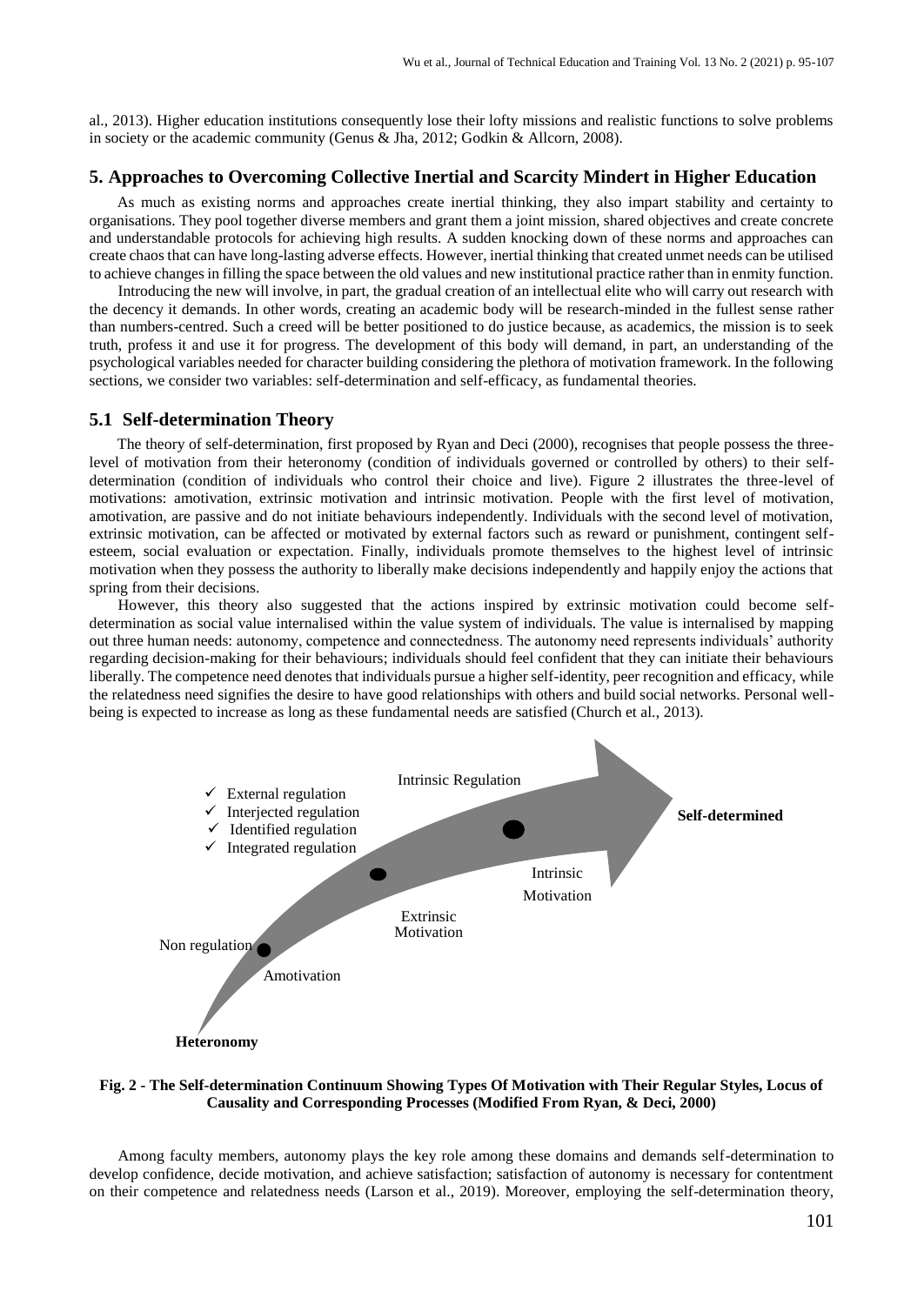academics' autonomy needs to be satisfied through the opportunity to manifest self-control of their behaviours and initiate self-action for their career goals, leading to a mature satisfaction of their competencies and relatedness needs (Daumiller et al., 2020). This kind of motivation is needed to invigorate academics to pursue the advanced goals of the research (Pautz & Vogel, 2020). The encouraging spirit will imperil a habitual sense of deficiency and insecurity and deconstruct the vortex of scarcity.

## **5.2 Self-efficacy Theory**

A classic theory from Bandura (1977) suggested the necessity of self-efficacy. When people with high self-efficacy face negative outcome expectations, they are more likely to change their work environment and persist at their work. Individuals with high self-efficacy have a positive attitude toward their behaviour and possess high action execution. On the other hand, people with low self-efficacy were more likely to have feelings of hopelessness and less likely to persist in similar situations. Self-efficacy is also one of the primary sources of individuals' motivation. This powerhouse prods people to revitalise personal enthusiasm, which arises from internal traits (such as personal performance accomplishments and emotional arousal) and external circumstances (social role model and socially verbal persuasion) (see Fig. 3) (Blasi, 2004; Reyes-Cruz & Perales-Escudero, 2016). People habitually decide their behaviours and motivation by relying on their self-efficacy (Ismayilova & Klassen, 2019). A high sense of self–efficacy provokes action and encourages more efforts on one's commitment. Thus, higher education's faculty members should upgrade their efficacy and professional skills, and they should highlight their contributions while reinforcing their motivation to pursue real goals for academic and social advancement. By enhancing their efficacy regarding their professional competence, academics would be better able to deconstruct inertial thinking.



**Fig. 3 - Major Factors Reciprocally Forming Efficacy Expectations (Modified From Bandura, 1977)**

#### **5.3 Approaches to Overcoming Inertial Thinking in Current Higher Education Culture**

The reflection on the collective inertia and scarcity on campus results in that higher education in Taiwan, similar to those in most Asian countries, blindly and mechanically multiply efforts to demonstrate their academic achievement. They perceive reaching up to world standards by enthroning (S)SCI journal papers. This (S)SCI index is developed and reviewed based on Western philosophy and social experiences. While Western thought has excellent merits and could be replicated in non-Western parts of the world, this fact could well reflect that higher education in Taiwan instinctively and persistently take on the post-colonial complex to determine their global perspective and highly praising the achievements of faculty members and even higher education. This blindness inevitably displaces higher education goals due to high pressure and consequential inertia, causing us to pursue global recognition more than sustainable development and lose the objectivity and diversity desperately needed in a post-colonial country. Academia today, in this independent country, need to orientate realistic sociocultural perspectives which facilitate higher education to entrench themselves in societies with reciprocally realistic functions and academic missions.

#### **6. Conclusions and Suggestions**

As academics, especially in higher technological and vocational education, it is understandable that institutions require faculty members to conduct research. Faculty members ought to pursue research with a restless desire to find the truth because the research is about and then equally restless desire to improve life's condition so that research has usefulness. These aspects are described in a classic sentimental piece written by Rosenberger (1950) that posits the research challenges to apparent truths, starting with curiosity, objective and continuing and then benefits both the mind and spirit. Faculty members in the higher technological and vocational education program possess the missions to facilitate the development of industries and societies with practical knowledge more than theoretical papers.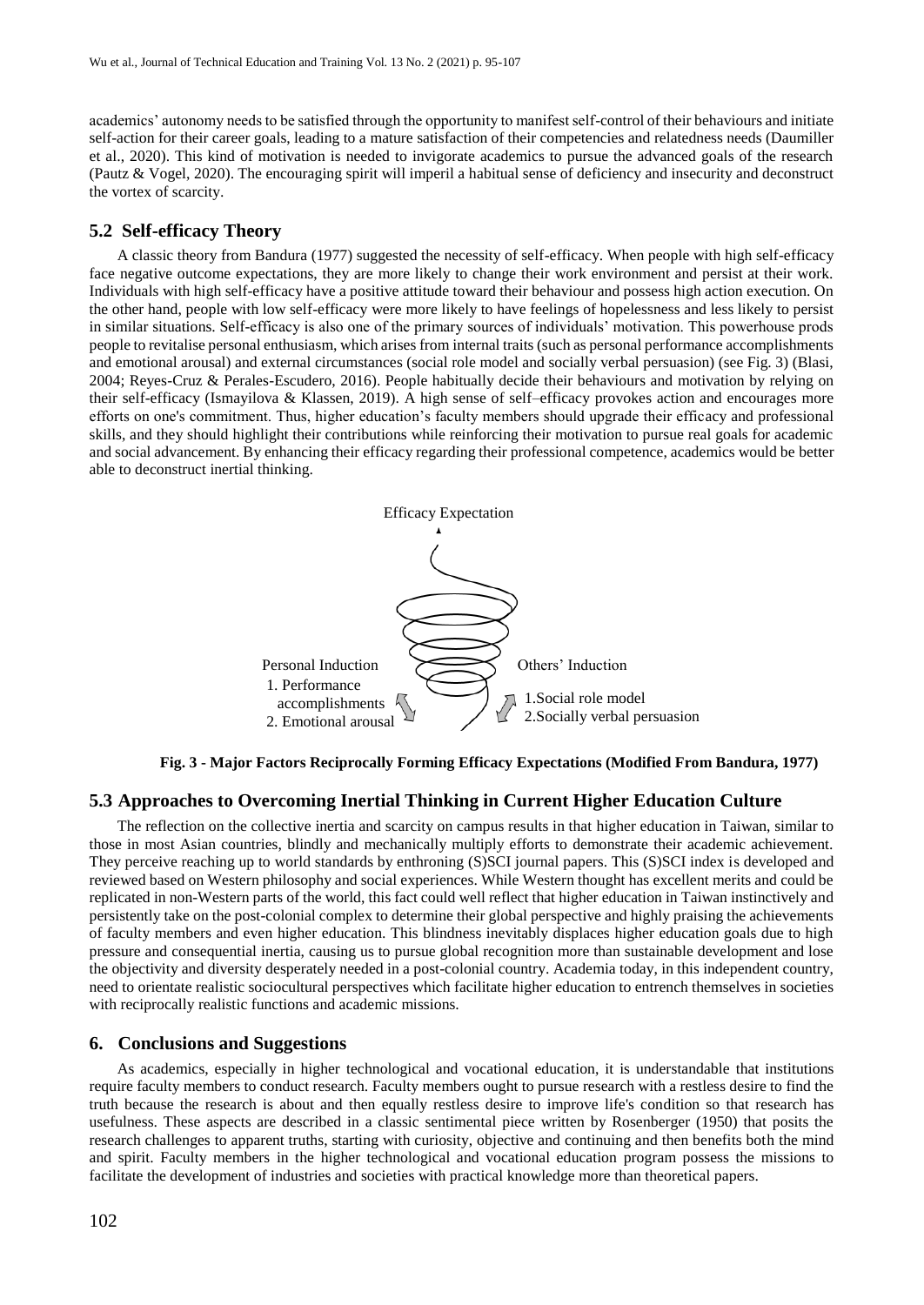Nevertheless, the focus on creating more research papers and as fast as possible, then at all cost, undermines the essential intentions and characteristics that impart to research its very essence. Doing so threatens science's value, transforming it into an enterprise that most work is either substandard or repetitive. The answers to the questions posited by much research are slow in arriving as we squander the money granted to us and fail to respond to various matters with sound rationalism and empiricism. Thus, synthetically this paper with introspective and retrospective approaches finally raises some following conclusions.

# **6.1 Meritocracy Prevails Among Academia in Higher Education and Dominates Its Liberality**

Today, Taiwanese higher education exert academic meritocracy and emphasise faculty individuals' and collective communities' measurable performance to determine the reputation and future improvement (Alma et al., 2016; Brown & Tannock, 2009). The resulting intense pressure compels the higher education's administrative authority to forcefully request faculty members to submit themselves to measurable and external accreditation and rapid-results achievement as leverage in international competition regardless of the real meanings and functions related to the missions (Caruth  $\&$ Caruth, 2013; Reevy & Deason, 2014). Both the higher education authorities and faculty members become trapped in a vortex of competition and pressure in blind pursuit of extrinsic achievement, and a collective scarcity mindset with a strong sense of deficiency and insecurity prevails (Nguyen, 2017). The resulting sense of deficiency and insecurity negatively affects the ability of academics to fulfil their social responsibilities. The autonomy of both the higher education and individual faculty individuals for knowledge advancement fades in the gloom and doom of meritocracy.

# **6.2 The Collective Inertia Pursuing Speed-Up Achievement in Numerical Style Causes Individuals' Scarcity of Mindsets; Both Cause A Disastrous Vicious Circle and Continuously Damage Academic Growth**

Faculty members generally develop unconscious inertia and counter-academic behaviours due to the context of meritocracy and continuous pressure and eventually become afraid of problem-awareness, innovation and risks (Munene & Senese, 2014). Unitary goals, originating from habitually inertial thinking, narrow academics' visions and values and even limit achievement motivation of both individual faculty members and the whole higher education (Zantvoort, 2015). Eventually, a potential crisis of academic lag and social stagnation occurs in this vicious circle and even prevails in this elite community.

## **6.3 There is an Urgent Need To Revitalise Faculty Members' Educational Enthusiasm Through Building Their Self-Efficacy and Professional Autonomy**

Higher education and their faculty members currently need their self-determination and self-efficacy to revitalise their career enthusiasm and to deconstruct the cycle of collective inertia that entraps them. It is urgent to break away from inertial ideological modes of post-colonial countries and pursue sustainable academic advancement and social development values. Through professional autonomy, academics, who are professional talents rather than paper manufacturers, would actively perform their academic missions to reach manifest needs, start their professional values and social responsibilities afresh, employment prosperity and reciprocally develop their academic careers.

## **Acknowledgement**

It is challenging work to reflect on educational policies and implementation in university settings. Therefore, the authors would like to take this opportunity to deliver our deep gratitude to the research foundation (MOST) in Taiwan. This grant supports us so much with financial resources and networks. The authors simultaneously would like to thank the educational experts who kept providing us with comprehensive viewpoints and insightful reflections during the research period. In addition, we sincerely appreciate the JTET reviewers for their helpful comments, which make this paper more readable and complete.

## **References**

Aleles, J. (2015). Japan's Global 30 Program: The push and pull factors of international student mobility history of the internationalisation of Japanese higher education. *International Journal of Learning, Teaching and Educational Research, 13*(2), 55-65

Alma, B., Coşkun, E., & Övendireli, E. (2016). University ranking systems and proposal of a theoretical framework for ranking of Turkish universities: A case of management departments. *Procedia-Social and Behavioral Sciences, 235*, 128- 138. https://doi.org/10.1016/j.sbspro.2016.11.008

Bandura, A. (1977). Self-efficacy: Toward a unifying theory of behavioral change. *Psychological review, 84*(2), 191- 215. https://doi.org/10.1037/0033-295X.84.2.191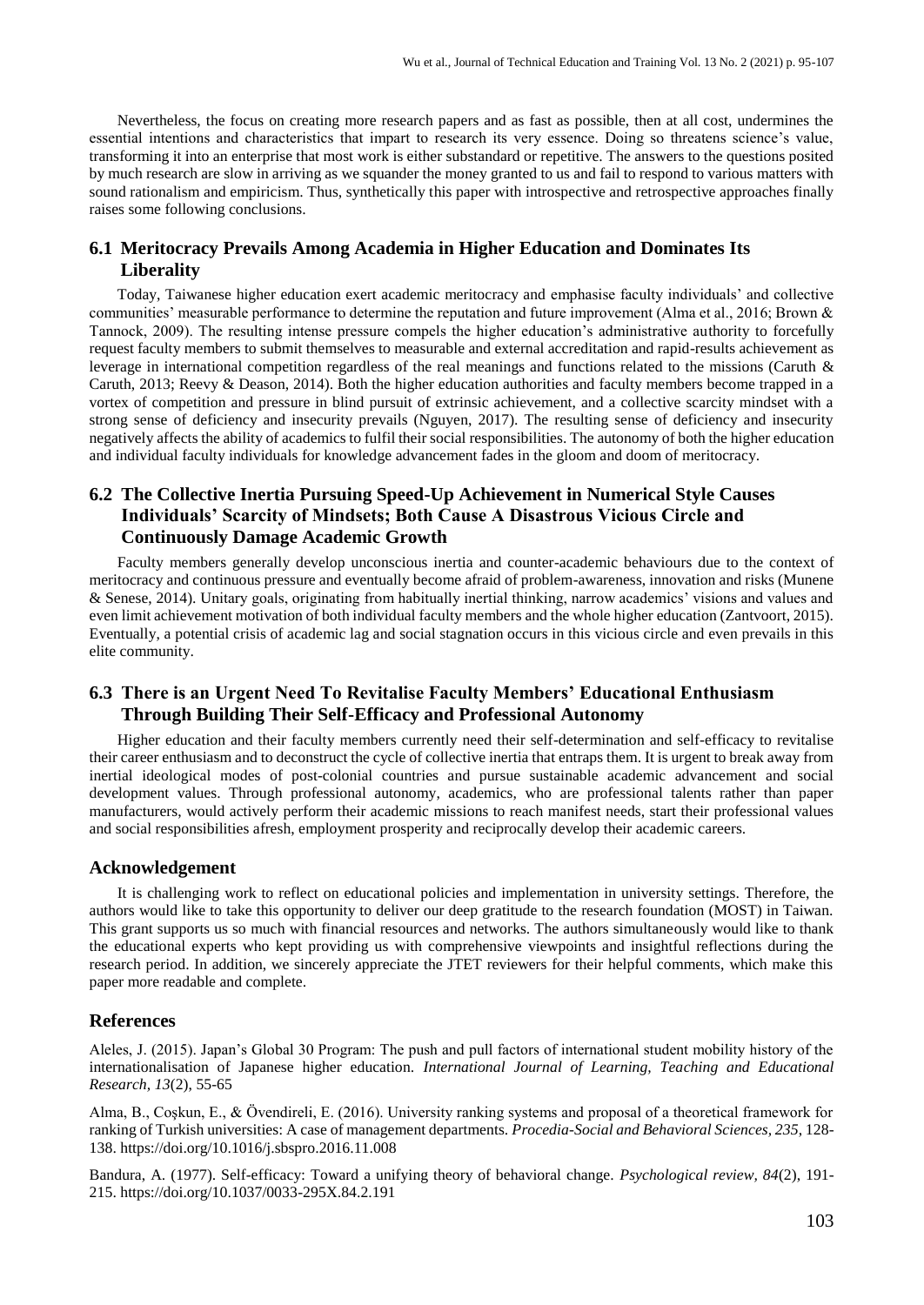Blasi, A. (2004). Neither personality nor cognition: An alternative approach to the nature of the self. In C. Lightfoot, C. Lalonde, & M. Chandler (Eds.), *Changing Conceptions of Psychological Life* (3-25). Lawrence Erlbaum Associates. <https://doi.org/10.4324/9781410610966>

Bratianu, C. (2015). Developing strategic thinking in business education. *Management Dynamics in the Knowledge Economy, 3*(3), 409-429

Brennan, J., & Naidoo, R. (2008). Higher education and the achievement (and/or prevention) of equity and social justice. *Higher Education, 56*(3), 287-302. https://doi.org/10.1007/s10734-008-9127-3

Brown, P., & Tannock, S. (2009). Education, meritocracy and the global war for talent. *Journal of Education Policy, 24*(4), 377-392. https://doi.org/10.1080/02680930802669938

Caruth, G. D., & Caruth, D. L. (2013). Adjunct faculty: Who are these unsung heroes of academe? *Current Issues in Education, 16*(3), 1-11

Chan, S. J., & Chou, C. (2020). Who influences higher education decision-making in Taiwan? An analysis of internal stakeholders. *Studies in Higher Education, 45*(10), 2101-2109. https://doi.org/10.1080/03075079.2020.1823646

Chan, S. J., & Yang, C. Y. (2018). Governance styles in Taiwanese universities: Features and effects. *International Journal of Educational Development, 63*, 29-35. https://doi.org/10.1016/j.ijedudev.2017.10.007

Chan, S. J., Yang, C. Y., & Tai, H. C. (2020). Knowledge production and internationalisation of research in Taiwan: A new watershed? Journal of Higher Education Policy and Management. 42(2), 245-260. new watershed? *Journal of Higher Education Policy and Management, 42*(2), 245-260. https://doi.org/10.1080/1360080X.2020.1730536

Chang, D. F., & Yeh, C. C. (2012). Teaching quality after the massification of higher education in Taiwan. *Chinese Education and Society, 45*(5–6), 31-44. https://doi.org/10.2753/CED1061-1932450503

Chang, D. F., & Lin, N. J. (2018). Applying CIPO indicators to examine internationalization in higher education institutions in Taiwan. *International Journal of Educational Development, 63*, 20-28. https://doi.org/10.1016/j.ijedudev.2017.12.007

Chen, C. J. (2014). Taiwanese business in China: Encountering and coping with risks (特集 How East Asian Businessmen Perceive Political Risks in China? : Japan, South Korea, and Taiwan Compared). アジア研究 *(Asian Studies), 60*(3), 31- 47. https://doi.org/10.11479/asianstudies.60.3\_31

Chou, C. P. (2014). The SSCI syndrome in Taiwan's academia. *Education Policy Analysis Archives, 22*(29), 1-22. https://doi.org/10.14507/epaa.v22n29.2014

Chou, C. P., & Chan, C. F. (2016). Trends in publication in the race for world-class university: The case of Taiwan. *Higher Education Policy, 29*(4), 431-449. https://doi.org/10.1057/s41307-016-0016-6

Chou, C. P., & Chan, C. F. (2017). Governance and academic culture in higher education: Under the influence of the SSCI syndrome. *Journal of International and Comparative Education, 6*(2), 63-75. https://doi.org/10.14425/jice.2017.6.2.63

Church, A. T., Katigbak, M. S., Locke, K. D., Zhang, H., Shen, J., de Jesús Vargas-Flores, J., … Ching, C. M. (2013). Need satisfaction and well-being: Testing self-determination theory in eight cultures. *Journal of Cross-Cultural Psychology, 44*(4), 507-534. doi:10.1177/0022022112466590

Colpaert, J. (2012). The "Publish and Perish" syndrome. *Computer Assisted Language Learning, 25*(5), 383-391. https://doi.org/10.1080/09588221.2012.735101

Corbo, J. C., Reinholz, D. L., Dancy, M. H., Deetz, S., & Finkelstein, N. (2016). Framework for transforming departmental culture to support educational innovation. *Physical Review Physics Education Research, 12*(1). https://doi.org/10.1103/PhysRevPhysEducRes.12.010113

Daumiller, M., Stupnisky, R., & Janke, S. (2020). Motivation of higher education faculty: Theoretical approaches, empirical evidence, and future directions. *International Journal of Educational Research, 99*, 1-9. https://doi.org/10.1016/j.ijer.2019.101502

Denyer, S. (2018). Taiwan battles a brain drain as China aims to woo young talent. Retrieved from https://www.washingtonpost.com/world/asia\_pacific/taiwan-battles-a-brain-drain-as-china-aims-to-woo-young-talentaway/2018/04/13/338d096e-3940-11e8-af3c-2123715f78df\_story.html

Ewalt, D. M. (2019). Asia Pacific's most innovative universities 2019. Retrieved from https://graphics.reuters.com/ASIA-UNIVERSITY-INNOVATION/0100B02G03Z/index.html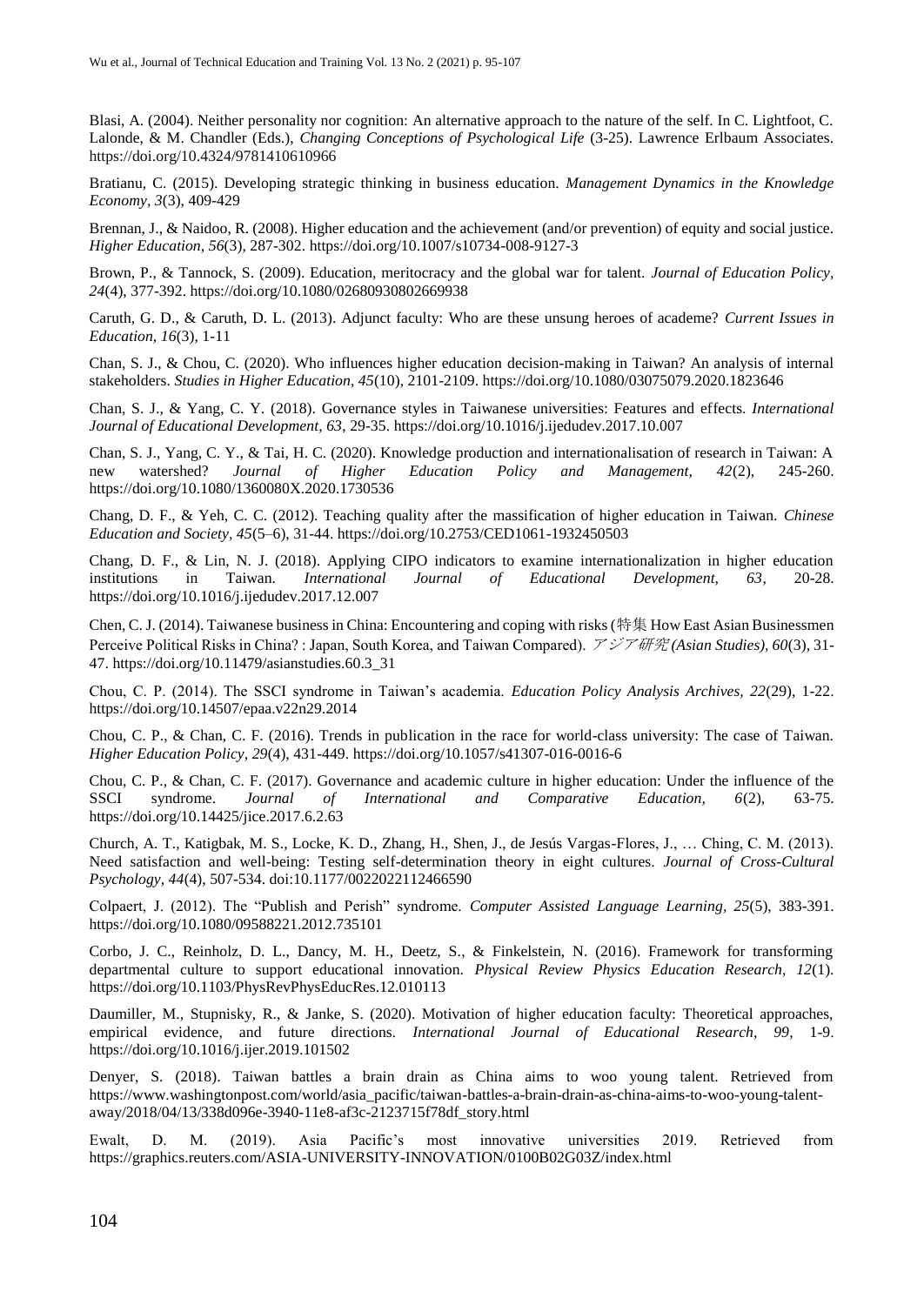Genus, A., & Jha, P. (2012). The role of inertia in explanations of project performance: A framework and evidence from project-based organisations. *International Journal of Project Management, 30*(1), 117-126. https://doi.org/10.1016/j.ijproman.2010.12.002

Gershman, S. J., Gerstenberg, T., Baker, C. L., & Cushman, F. A. (2016). Plans, habits, and theory of mind. *PLoS ONE, 11*(9). https://doi.org/10.1371/journal.pone.0162246

Godkin, L., & Allcorn, S. (2008). Overcoming organisational inertia: A tripartite model for achieving strategic organisational change. *The Journal of Applied Business and Economics, 8*(1), 82-94

Harwood, J. (2010). Understanding academic drift: On the institutional dynamics of higher technical and professional education. *Minerva, 48*(4), 413-427. https://doi.org/10.1007/s11024-010-9156-9

Hou, A. Y. C. (2012). Impact of excellence programs on Taiwan higher education in terms of quality assurance and academic excellence, examining the conflicting role of Taiwan's accrediting agencies. *Asia Pacific Education Review, 13*(1), 77-88. https://doi.org/10.1007/s12564-011-9181-x

Hou, A. Y. C., Kuo, C. Y., Chen, K. H. J., Hill, C., Lin, S. R., Chih, J. C. C., & Chou, H. C. (2018). The implementation of self-accreditation policy in Taiwan higher education and its challenges to university internal quality assurance capacity building. *Quality in Higher Education, 24*(3), 238-259. https://doi.org/10.1080/13538322.2018.1553496

Hou, A. Y. C., Hill, C., Hu, Z., & Lin, L. (2020). What is driving Taiwan government for policy change in higher education after the year of 2016: In search of egalitarianism or pursuit of academic excellence? *Studies in Higher Education*. https://doi.org/10.1080/03075079.2020.1744126

Hsieh, C. C. (2020). Internationalization of higher education in the crucible: Linking national identity and policy in the age of globalization. *International Journal of Educational Development, 78*. https://doi.org/10.1016/j.ijedudev.2020.102245

Hsueh, C. M. (2018). Taiwan's higher education threatened by low birth-rate, 'China Factor'. Retrived from https://international.thenewslens.com/article/105336

Huang, L. L., Chen, S. W., & Chien, C. L. (2015). The effect of university ranking on learning satisfaction: Social identities and self-identity as the suppressor and mediators. *Asian Journal of Social Psychology, 18*(1), 33-42. https://doi.org/10.1111/ajsp.12064

Hsu, P., & Kao, E. (2018). Majority express concern about higher education in Taiwan: poll. Retrived from https://focustaiwan.tw/society/201807290013

Hsu, Y. P. (2019). The evolution of quality assurance in higher education in Taiwan: The changes and the effects at different levels. *Higher Education Policy, 32*(3), 339–357. https://doi.org/10.1057/s41307-018-0085-9

Hsueh, C. M. (2018). Higher education crisis in Taiwan. Retrived from https://www.insidehighered.com/blogs/worldview/higher-education-crisis-taiwan

[Ibrahim, B. B.,](https://www.scopus.com/authid/detail.uri?authorId=55637668200) [Mohamad, N. H. B.,](https://www.scopus.com/authid/detail.uri?authorId=57191365201) [Aziz, A. B. A.,](https://www.scopus.com/authid/detail.uri?authorId=57215419196) [Kadir, M. B.,](https://www.scopus.com/authid/detail.uri?authorId=57211387351) [Hamid, Z. B. A.](https://www.scopus.com/authid/detail.uri?authorId=57215411334) (2020). A look at grit: A study about malaysian technical instructors' performance retention. International Journal of Innovation, Creativity and Change*,*  11(12), pp. 620–636

Ismayilova, K., & Klassen, R. M. (2019). Research and teaching self-efficacy of university faculty: Relations with job satisfaction. *International Journal of Educational Research, 98*, 55-66. https://doi.org/10.1016/j.ijer.2019.08.012

Jacob, W. J., Mok, K. H., Cheng, S. Y., & Xiong, W. (2018). Changes in Chinese higher education: Financial trends in China, Hong Kong and Taiwan. *International Journal of Educational Development, 58*, 64-85. https://doi.org/10.1016/j.ijedudev.2017.03.006

Jiang, J., Lee, S. K., & Rah, M. J. (2020). Assessing the research efficiency of Chinese higher education institutions by data envelopment analysis. *Asia Pacific Education Review, 21*(3), 423-440. https://doi.org/10.1007/s12564-020-09634- 0

Kao, C., & Pao, H. L. (2009). An evaluation of research performance in management of 168 Taiwan universities. *Scientometrics, 78*(2), 261-277. https://doi.org/10.1007/s11192-007-1906-6

Kingma, B. (2014). Creating a dynamic campus-community entrepreneurial ecosystem: Key characteristics of success. *Advances in Entrepreneurship, Firm Emergence and Growth, 16*, 97-114. https://doi.org/10.1108/S1074- 754020140000016003

Larson, L. M., Seipel, M. T., Shelley, M. C., Gahn, S. W., Ko, S. Y., Schenkenfelder, M., … Heitmann, M. M. (2019). The academic environment and faculty well-being: The role of psychological needs. *Journal of Career Assessment, 27*(1), 167-182. https://doi.org/10.1177/1069072717748667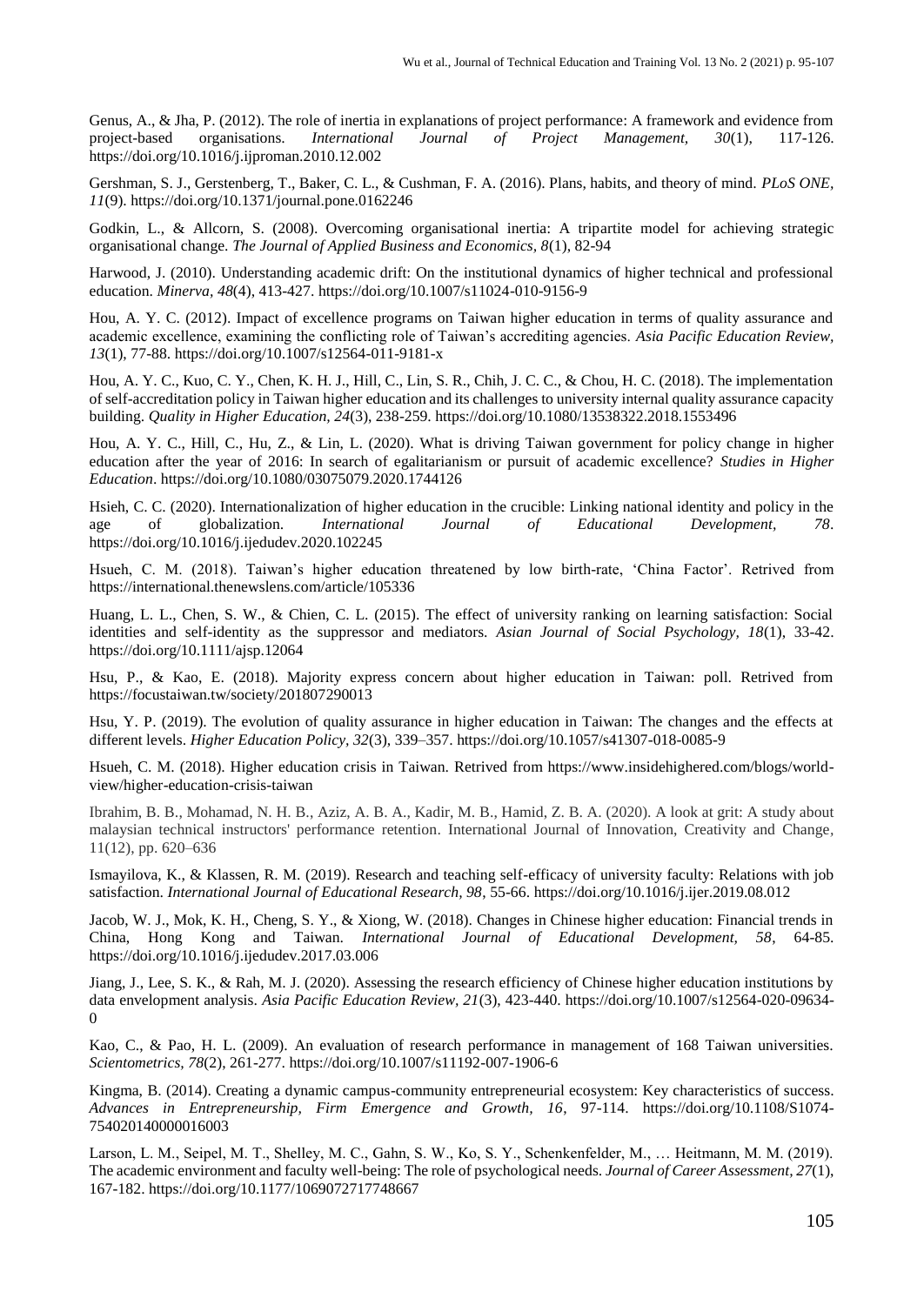Liao, S. H, Fei, W. C., & Liu, C. T. (2008). Relationships between knowledge inertia, organisational learning and organisation innovation. *Technovation, 28*(4), 183-195. https://doi.org/10.1016/j.technovation.2007.11.005

Lin, W., & Yang, R. (2021). Centralising, decentralising, and recentralising: A case study of the university-government relationship in Taiwan. *Journal of Higher Education Policy and Management*, *43*(1), 67-90. https://doi.org/10.1080/1360080X.2020.1724599

Lo, W. Y. W., & Hou, A. Y. C. (2020). A farewell to internationalisation? Striking a balance between global ambition and local needs in higher education in Taiwan. *Higher Education, 80*(3), 497-510. https://doi.org/10.1007/s10734-019- 00495-0

Ministry of Education (MOE) (2011). *Technological and Vocational Education in Taiwan, ROC*. Taipei: Ministry of Education. Retrived from http://english.moe.gov.tw/public/Data/New182910424171.pdf

Ministry of Education (MOE). (2017). *Higher education sprout project: Sustained progress and rise of universities in Taiwan*. Taipei: Ministry of Education. Retrived from https://english.moe.gov.tw/cp-48-17299-E6CF9-1.html

Ministry of Education (MOE). (2019). *Educational statistical indicators of universities, colleges, and junior colleges*. Retrived from https://stats.moe.gov.tw/files/ebook/indicators/24.pdf

Mohamad, N. H., Ibrahim, B., Selamat, A., Ismail, A., & Kadir, Z. A. (2021). A Protocol for Development of Holistic-Entrepreneur Graduates: Emotional Intelligence Perspectives. *Journal of Technical Education and Training*, *13* (1), 35- 43

Mok, K. H., Yu, K. M., & Ku, Y. W. (2013). After massification: The quest for entrepreneurial universities and technological advancement in Taiwan. *Journal of Higher Education Policy and Management, 35*(3), 264-279. https://doi.org/10.1080/1360080X.2013.786857

Mok, K. H. (2014). Promoting the global university in Taiwan: University governance reforms and academic reflections. In C. P. Chou (Ed.), *The SSCI syndrome in higher education: A local or global phenomenon (1-23)*. Netherlands: Sense Publishers

Mullainathan, S., & Shafir, E. (2014). *Scarcity: The new science of having less and how it defines our lives*. New York: Henry Holt

Munene, I., & Senese, G. B. (2014). No free set of steak knives: One long, unfinished struggle to build education college faculty governance. *Workplace: A Journal for Academic Labor, 23,* 23-36. DOI:https://doi.org/10.14288/workplace.v0i23.184435

Nguyen, T. Q. T. (2017). Maintaining teachers' face in the context of change: results from a study of Vietnamese college lecturers' perceptions of face. *Teachers and Teaching: Theory and Practice, 23*(1), 78-90. https://doi.org/10.1080/13540602.2016.1203779

Ostrove, J. M., & Cole, E. R. (2003). Privileging class: Toward a critical psychology of social class in the context of education. *Journal of Social Issues, 59*(4), 677-692. https://doi.org/10.1046/j.0022-4537.2003.00084.x

Pautz, M. C., & Vogel, M. D. (2020). Investigating faculty motivation and its connection to faculty work-life balance: Engaging public service motivation to explore faculty motivation. *Journal of Public Affairs Education, 26*(4), 437-457. https://doi.org/10.1080/15236803.2020.1776076

Reevy, G. M., & Deason, G. (2014). Predictors of depression, stress, and anxiety among non-tenure track faculty. *Frontiers in psychology, 5*. https://doi.org/10.3389/fpsyg.2014.00701

Reyes-Cruz, M. del R., & Perales-Escudero, M. D. (2016). Research self-efficacy sources and research motivation in a foreign language university faculty in Mexico: Implications for educational policy. *Higher Education Research and Development, 35*(4), 800-814. https://doi.org/10.1080/07294360.2015.1137884

Rosenberger, H. T. (1950). The spirit of research. *The Social Studies, 41*(7), 291-296. DOI: 10.1080/00220973.1938.11017559

Ryan, R. M., & Deci, E. L. (2000). Self-determination theory and the facilitation of intrinsic motivation, social development, and well-being. *American Psychologist, 55*(1), 68-78. https://doi.org/10.1037//0003-066x.55.1.68

QS world university rankings (2009). Retrieved from https://www.universityrankings.ch/results/ QS/2009?ranking=QS%2C

QS world university rankings (2021). Retrieved from https://www.universityrankings.ch/results?ranking=QS®ion= World&year=2021&q=Taiwan

106 Shreeve, R. L. (2020). Globalisation or westernisation? The influence of global university rankings in the context of the Republic of China (Taiwan). *Compare, 50*(6), 922-927. https://doi.org/10.1080/03057925.2020.1736403